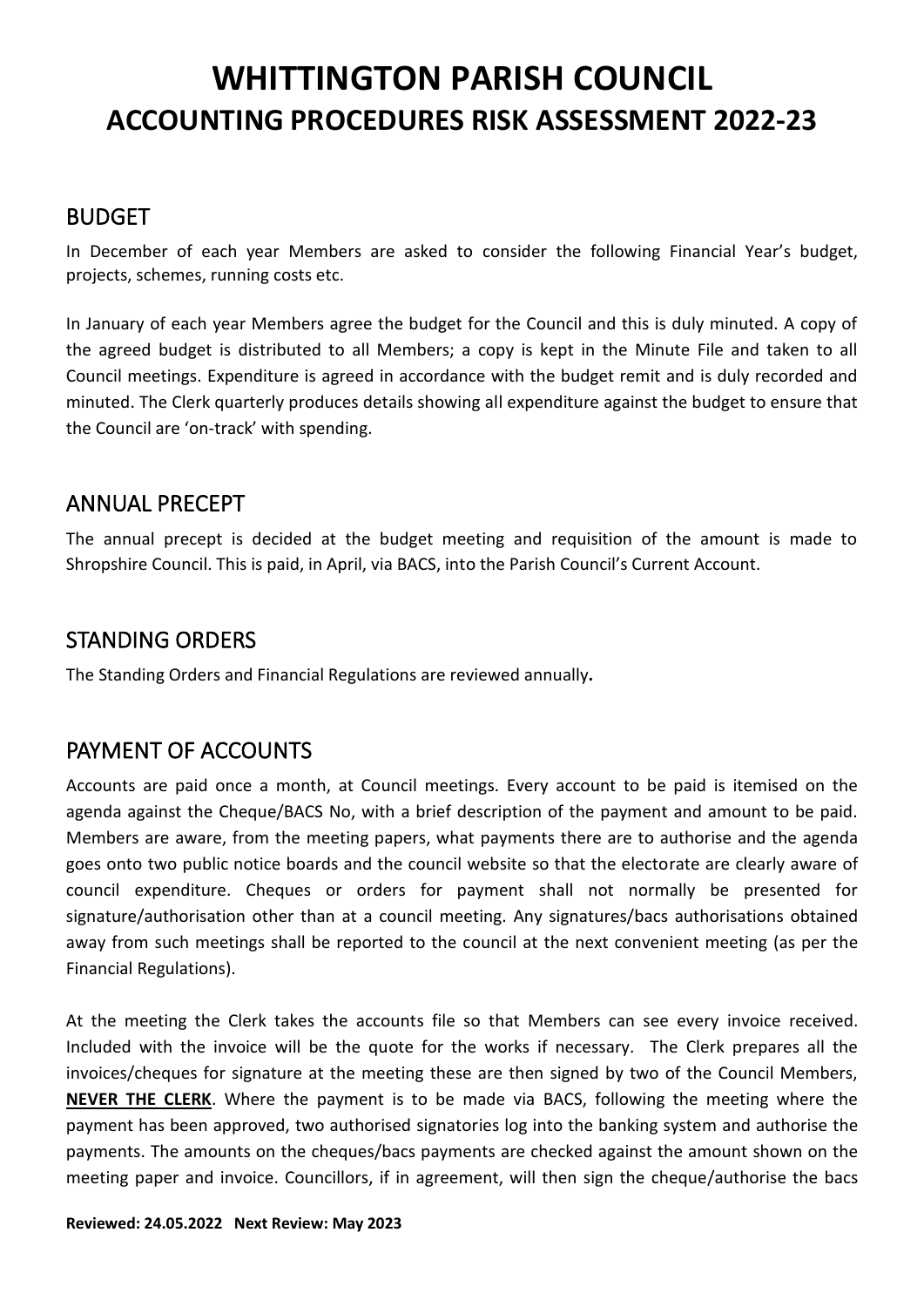payment and sign the invoice. All payments made are included in the minutes for the relevant month and approved by the Council in the usual 'confirmation of minutes' procedure; payments will include a minute number if appropriate.

If a payment is made outside of a meeting (adhering to items 4 and 5.5 of Financial Regulationsauthority to spend), this should be done in liaison with the Chair and Financial Regulations should be followed and payment reported at the next available meeting.

### DONATIONS TO GROUPS/ORGANISATIONS

Requests for donations are considered in January each year and organisations are invited to apply between  $1<sup>st</sup>$  November and  $31<sup>st</sup>$  December each year. The Council set aside a specific amount in the budget under donations (s.137). The Council has a **Grant Awarding Policy** in place and operates a set procedure for awarding donations, giving priority to requests from groups/organisations within the Parish.

In special circumstances the Council will consider the merits of granting a donation to a **local** group/organisation who request an award before the January meeting.

# RECORDING OF ACCOUNTS – CLERK'S PROCEDURE

For every payment made the Clerk has a file showing the payments made each calendar month. In the file a copy of the bill is kept, plus any receipt for the payment that is received back along with any quotes. Invoices are kept in cheque/bacs number order. In the same way the Clerk records Receipts received and these are recorded in the minutes also. All payments and receipts are entered on to a computerised Payment and Receipts record (Excel spreadsheet) every month after the meeting.

# BANK PROCEDURES

Bank statements for all accounts are received monthly and the Clerk does bank reconciliation every month. The bank statement reconciliations are taken to each Parish Council meeting together with the bank statements so that the Chairman can check that the amounts stated on the reconciliation match those on the statements, these are signed and dated each month. As part of the Council's internal controls, a nominated councillor carries out a full reconciliation each quarter and reports their findings to the next council meeting. Receipts are paid into the bank as quickly as possible to maximise the Interest payable.

#### **VAT**

All VAT paid is entered onto the accounting system (Excel spreadsheet) every month and shows the meeting date, brief details of the payment, VAT paid (to be reclaimed) and the suppliers registration number. The accumulative total of VAT should balance with the VAT on the Payments Ledger, this provides a double check that the correct VAT is being claimed. At the end of the financial year a copy of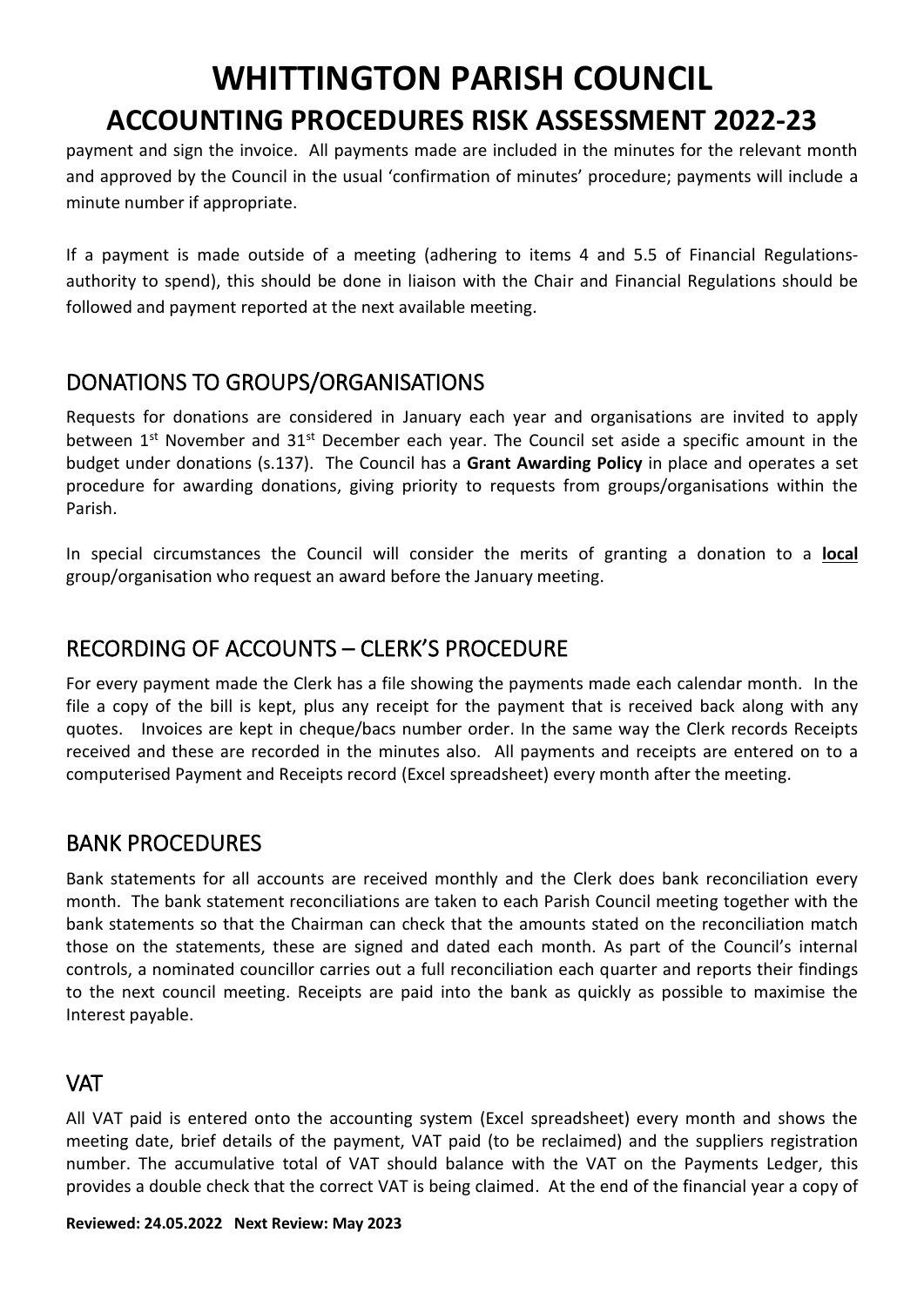the details of VAT claimed with be sent with the VAT 126 form, which is completed online. This is done as soon as possible after the year end to maximise 'cash-flow' for the council. Payments (VAT Refunds) are made directly into the Parish Council's current account.

#### WHITTINGTON RELIEF IN NEED CHARITY

The Parish Council appoints two representatives to serve on this Charity. This representative, together with the other appointees, distributes available funding to worthy causes within the Parish. This council has **no other** involvement with this charity other than the appointment of two Parish Council representatives.

#### STAFF SALARIES AND PENSION

The Clerk's Salary is based on hours of work undertaken, together with annual performance and incremental points for attaining the Clerk's Qualifications. The Salary is calculated according to the National Joint Council rates.

The details of the agreed Salary are recorded in the appropriate minutes accordingly; a copy is also kept separately in the Financial file. The responsibility for completing the necessary PAYE returns for the Council to the Inland Revenue lies with the Clerk. The Clerk generates payslips on a monthly basis, calculates the monthly pension contribution and informs the council of the monthly payments of Tax, National Insurance and pension contribution required. Pension and HMRC payments will be authorised by the council at the monthly meeting. Pension payments are made by Direct Debit.

A declaration of compliance has been sent to the Pensions Regulator to ensure all duties have been met in respect of the provision of a pension to staff.

#### TRAVEL EXPENSES

The Clerk completes a mileage sheet every month detailing journeys made on behalf of the Council. Mileage is paid in accordance with rates set out by HMRC currently 45p per mile a copy of these rates are kept in the Accounts file for reference. The mileage sheet is included with the Clerk's expenses and presented for payment with the Clerk's Salary at each monthly meeting. Councillors can claim mileage for travel outside of the Parish at 0.45p per mile.

#### PETTY CASH

The Clerk claims for all postage and admin costs, such as printing each month. Details of these are made on an expenses claim form each month and taken to the Monthly meeting, along with necessary receipts, to be agreed and authorised by the council. The Clerk never holds any cash belonging to the Council at their place of work (home).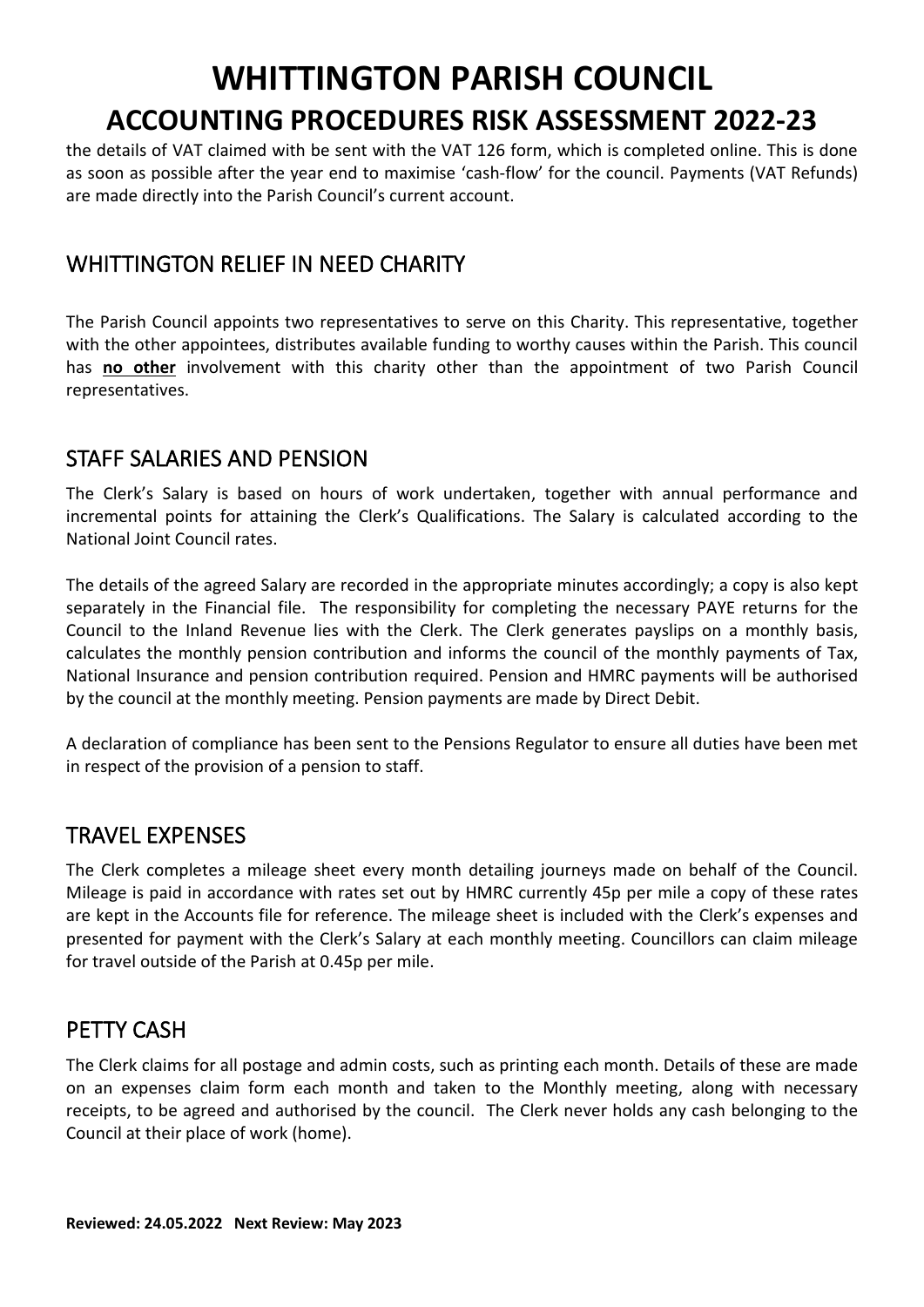The Clerk keeps details of all property owned by the Council in an Asset's Register. The insurance is increased, when necessary, to reflect changes. The Assets value is different to the insurance value as some of the assets, such as streetlights and bus shelters would not reach the insurance value if sold. This is reflected in the Asset Register.

#### **INSURANCE**

Insurance is renewed in May and is applicable from  $1<sup>st</sup>$  June –  $31<sup>st</sup>$  May. This covers Public Liability, Employers Liability, Money, Personal Accident, Fidelity Guarantee, Officials Indemnity and Libel and Slander, in addition to insurance for property damage. The Council reviews the insurance on an annual basis to ensure sufficient cover. It is the view of the council that a long-term (3 year) insurance agreement provides best value for money.

### END OF FINANCIAL YEAR ACCOUNTS

As soon as the Bank statements are received, up to and including 31 March transactions, the Clerk finalises the end of year Financial Accounts. A Detailed Financial report is placed before Members for their approval and a copy of the Annual Return, which is sent to the external auditors, is also given to each Council Member. The figures in the Annual Return are based on the Receipts and Payments Method.

The completed accounts are presented, at the earliest opportunity after  $31<sup>st</sup>$  March, for approval by the Council. Both the Chairman of the Council and the Responsible Financial Officer (the Clerk) signs the Balance sheet and the Annual Return, this is duly recorded in the relevant minutes. The completed (not audited) accounts are taken to the Annual Parish Meeting for public viewing.

# AUDIT

The accounting records for the financial year to which the audit relates must be made available for inspection by any person interested during a period of 30 working days set by the parish council and including the first 10 working days of July. The RFO must, on behalf of the parish council, publish on the parish council noticeboards and website:

- The Accounting Statements (Section 2 of the AGAR) accompanied by:
	- $\circ$  A declaration, signed by the RFO to the effect that the status of the Accounting Statements are unaudited and that the Accounting Statements as published may be subject to change
	- o The Annual Governance Statement (Section 1 of the AGAR)
- A statement that sets out:
	- o The period for the exercise of public rights
	- o Details of the manner in which notice should be given of an intention to inspect the accounting records and other documents
	- o The name and address of the local auditor